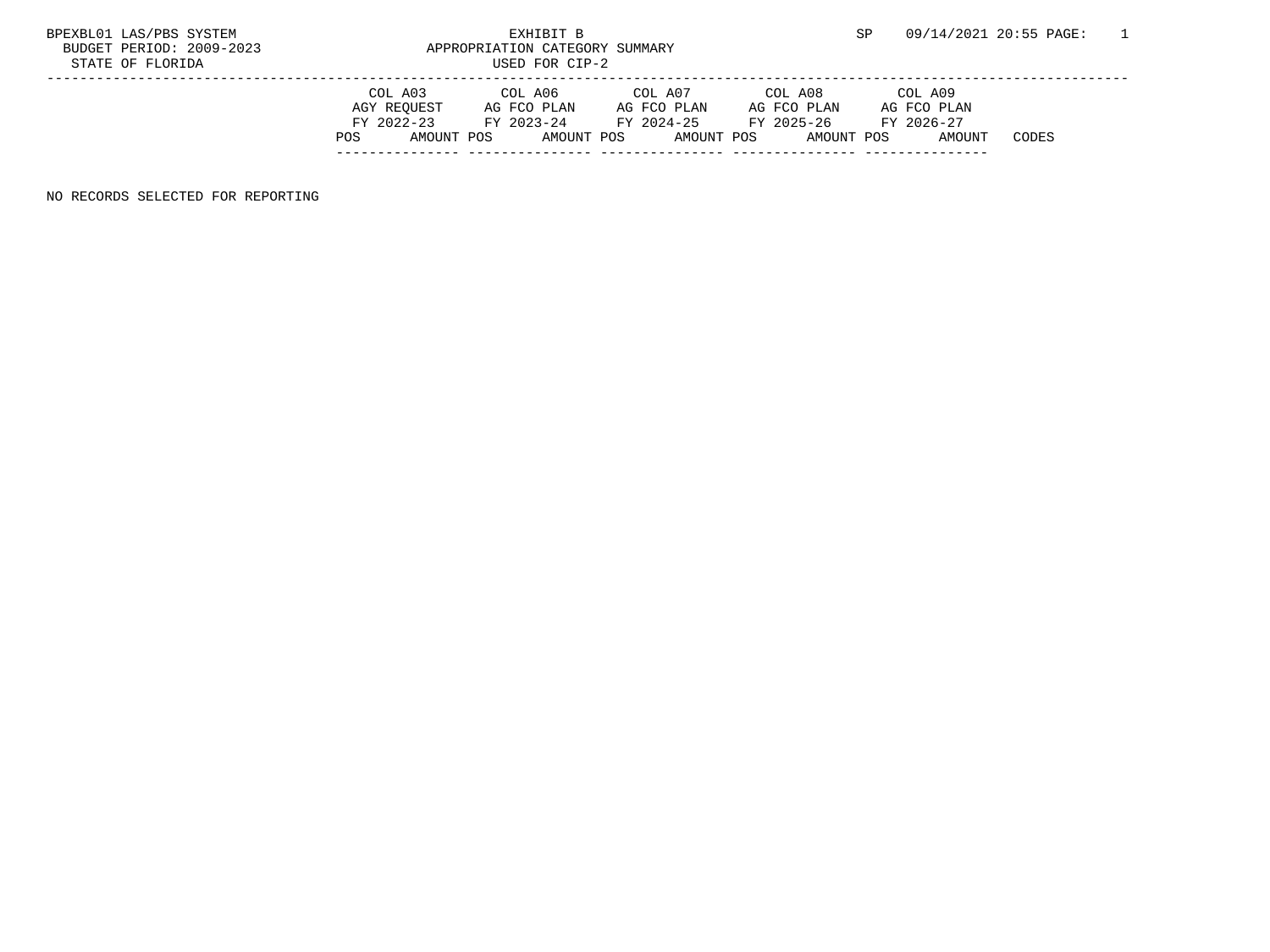\*\*\*\*\*\*\*\*\*\*\*\*\*\*\*\*\*\*\*\*\*\*\*\*\*\*\*\*\*\*\*\*\*\*\*\*\*\*\*\*\*\*\*\*\*\*\*\*\*\*\*\*\*\*\*\*\*\*\*\*\*\*\*\*\*\*\*\*\*\*\*\*\*\*\*\*\*\*\*\*\*\*\*\*\*\*\*\*\*\*\*\*\*\*\*\*\*\*\*\*\*\*\*\*\*\*\*\*\*\*\*\*\*\*\*\*\*\*\*\*\*\*\*\*\*\*\*\*\*\*\* \* BPEXBL01 STATISTICAL INFORMATION 09/14/2021 20:55:38:\* \* BUDGET PERIOD: 2009-2023 EXHIBIT B REPORT REQUEST LKA 68 SP \* \* COMPILE DATE: 08/21/2013 2000 COMPILE TIME: 14:36:23 \*\*\*\*\*\*\*\*\*\*\*\*\*\*\*\*\*\*\*\*\*\*\*\*\*\*\*\*\*\*\*\*\*\*\*\*\*\*\*\*\*\*\*\*\*\*\*\*\*\*\*\*\*\*\*\*\*\*\*\*\*\*\*\*\*\*\*\*\*\*\*\*\*\*\*\*\*\*\*\*\*\*\*\*\*\*\*\*\*\*\*\*\*\*\*\*\*\*\*\*\*\*\*\*\*\*\*\*\*\*\*\*\*\*\*\*\*\*\*\*\*\*\*\*\*\*\*\*\*\*\*  $\star$   $\star$ SAVE INITIALS: SAVE DEPARTMENT: 07 SAVE ID: CIP \* ------------------------------------------------------------------------------------------------------------------------------- \* \* ITEMIZATION OF EXPENDITURE: IOE ACCUMULATION LEVEL: 0 (1=OPER/FCO, 2=IOE, 0=MERGED) \* \* SECTION: MERGE SECTIONS (Y/N): Y \* \* MERGE GROUPS (Y/N): Y \* \* BUDGET ENTITY OR GROUP/ACCUMULATION LEVEL (DEP, DIV, BUR, SUB, LBE, MRG): \*  $*$  1-7: LBE  $*$  $*$  8-14:  $*$  \* 15-21: \* \* 22-27: \* \* EXCLUDE: \*  $\star$   $\star$ PROGRAM COMPONENT/ACCUMULATION LEVEL  $(1, 2, 3, 4$  OR 5 FOR  $2, 4, 6, 8$  OR 10 DIGITS, 0=MERGED):<br>0 0 0 0 \* 0 0 0 0 0 0 \*  $\star$   $\star$  \* APPROPRIATION CATEGORY OR GROUP/ACCUMULATION LEVEL (1=MAJOR, 2=MINOR, 0=MERGED): \* \* 08 2 14 2 \* \* FUND GROUPS SET: OR FUND: THE SOURCE IDENTIFIER: THE MERGE FSI (Y/N): Y \* FCO (Y/N): Y FTE (Y/N): N SALARY RATE (Y/N): N \* \* ------------------------------------------------------------------------------------------------------------------------------- \* \* COLUMN SELECTION/P=PERCENTAGE OF TOTAL COLUMN: \* \* A03 A06 A07 A08 A09 CODES \*  $\star$   $\star$  \* REPORT COLUMNS WITH CALCULATION DIFFERENCE ONLY (Y/N): N THAT EXCEED: \* \* \* \* LEVELS OF TOTALS: (N=NO TOTAL, L=LINE TOTAL, T=BY FUND TYPE, D=BY DETAIL FUND, B=BY DETAIL FUND AND FUND TYPE, \* G=FUND GROUP LINE TOTALS, E=BY DETAIL FUND AND FUND GROUP) \* RUN: N ITEM OF EXP: N GROUP/SECTION: N DEPARTMENT: D DIVISION: N BUREAU: N SUB-BUREAU: N \* LBE: D PROG COMP: N MAJOR APP CAT: N MINOR APP CAT: D \* \*  $\star$   $\star$  $\star$   $\star$  \* APPROPRIATION CATEGORY TITLES: S SORT OPTION: A REPORT SEQUENCE: \* (S=SHORT, L=LONG)  $A=ITEM$  OF EXP/BUDGET ENTITY DEPT/BUDGET ENTITY: N A=ALPHABETICAL B=BUDGET ENTITY/ITEM OF EXP PROGRAM COMPONENT: N N=NUMERICAL \* ------------------------------------------------------------------------------------------------------------------------------- \* DEPARTMENT NARRATIVE SET: \* BUDGET ENTITY NARRATIVE SET: \*  $\star$   $\star$  \* INCLUDE COLUMN CODES (Y/N): Y \* \* \* \* \* \* OUTPUT FORMAT: L PAGE BREAKS:<br>
\* L=LANDSCAPE (IOE, GRP, \* L=LANDSCAPE (IOE, GRP, DEP, DIV, BUR, REPORT HEADING: EXHIBIT B \* APPROPRIATION CATEGORY SUMMARY USED FOR CIP-2  $\mathcal{L}^{\mathcal{L}}$